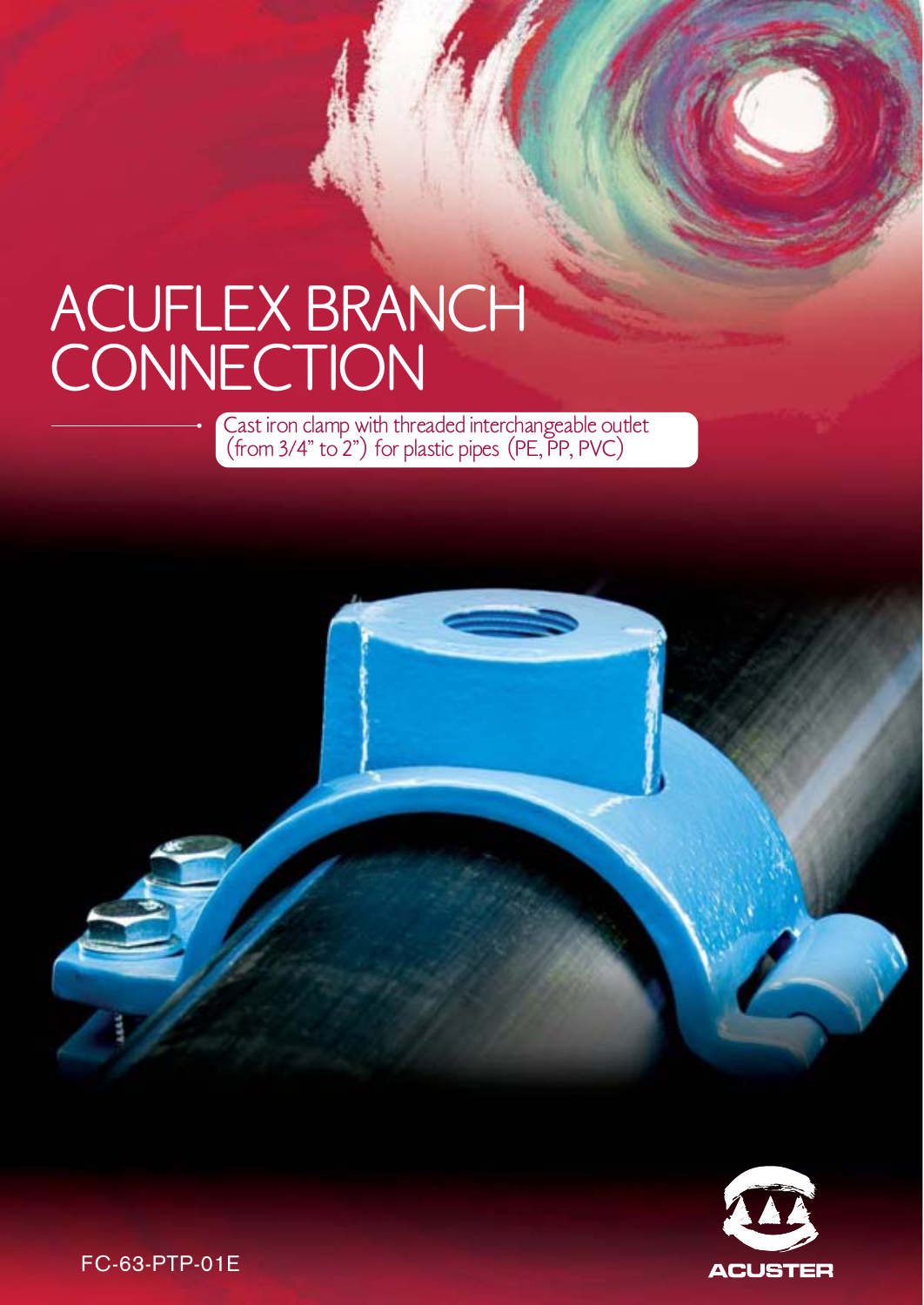### **JFLEX BRANCH CONNECTION**

Cast iron clamp with threaded interchangeable outlet (from 3/4" to 2") for plastic pipes (PE, PP, PVC)

#### INFORMATION

> Application

**Pipes:** Polyethylene, polypropylene, PVC.

Range of application: Pipe diameter from DN63 to DN200. Threaded outlets from 3/4" to 2".

**Working pressures:** Up to PN16.



#### MATERIAL SPECIFICATIONS



EN-GJS-400-15 ductile cast iron. Coated with polyamide epoxy paint, minimum thickness of 100  $\mu$ m, colour blue RAL 5012 (suitable for use with drinking water).

**2** Gasket:

EPDM, colour black (suitable for use with drinking water).

**3** Nuts and bolts: DIN 933, class 5.6, zinc-plated.





#### **ASSEMBLY**

The Acuflex threaded outlet branch connection is suitable for pressureless mains or for under pressure pipes, inserting a full bore valve.

Its installation is recommended using our AcuDrill drilling machine (for directions for use, please refer to the MU-41-14E User Manual).

Its hinge system enables significant time-saving (cost) during installation since the connection to the pipe is made using only two bolts. This easy fastening system allows an even distribution of stress and avoids excess torque.

Each clamp allows the coupling of different threaded outlets for rapid and simple tailor-made adaptation of the fitting. This also reduces stock levels drastically.

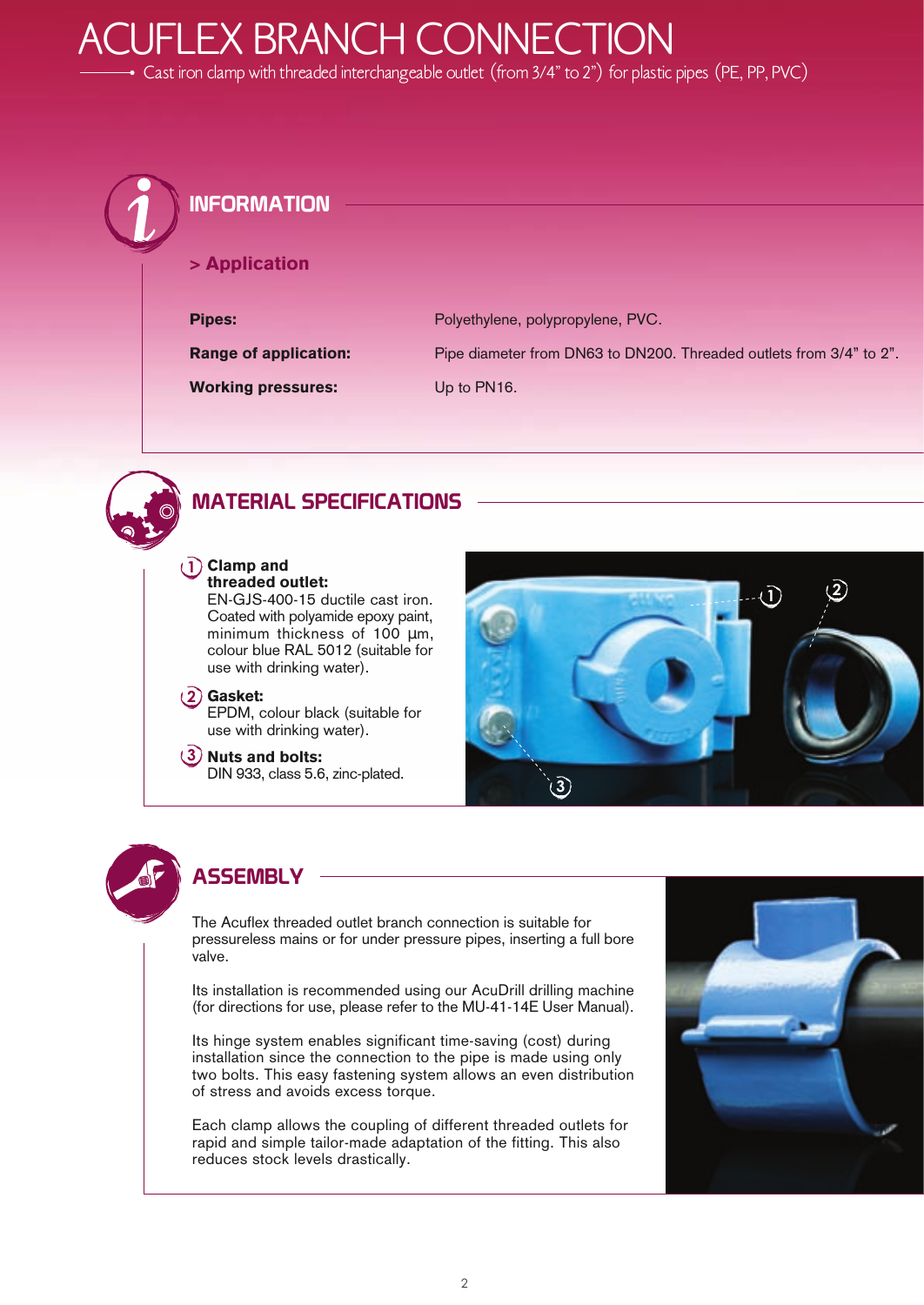

#### **SUPPLY**

The Acuflex clamps are supplied in two separate parts for stock purposes:

Part 1: Clamps (upper and lower)\*

Part 2: threaded outlet.

Once the figure and diameter have been selected, consult the pricelist table to determine the units per box.

\*The upper clamp of the diameter 63 includes the threaded outlet.





#### **OPTIONS**

Threaded adapter for work on under pressure pipes.

This part can be used for work on under pressure pipes on any threaded fitting to be installed on the pipeline without the need for inserting cut-off valves thanks to its spatula flow stopoff system.

Its main features are as follows:

> Double seal: one internal seal acting with the pressure of the water; and one external seal to provide additional safety once the work has been completed. The pressure tests exceed 24 bar.

> Dust protection system to maintain the work area in perfect condition.

> The work spatula is pivoted to close off the flow more easily and gently.

> The entire system provides a possibility of working without valves and, if necessary, of repeating the work as often as necessary throughout the service life of the clamp.

Available with two connection models:

> Threaded adapter for 1".

> Threaded adapter for 2".

And two service spatula models:

> For 1" adapter. > For 2" adapter.

For further information, please refer to the related datasheet FC-63-PTR-10E